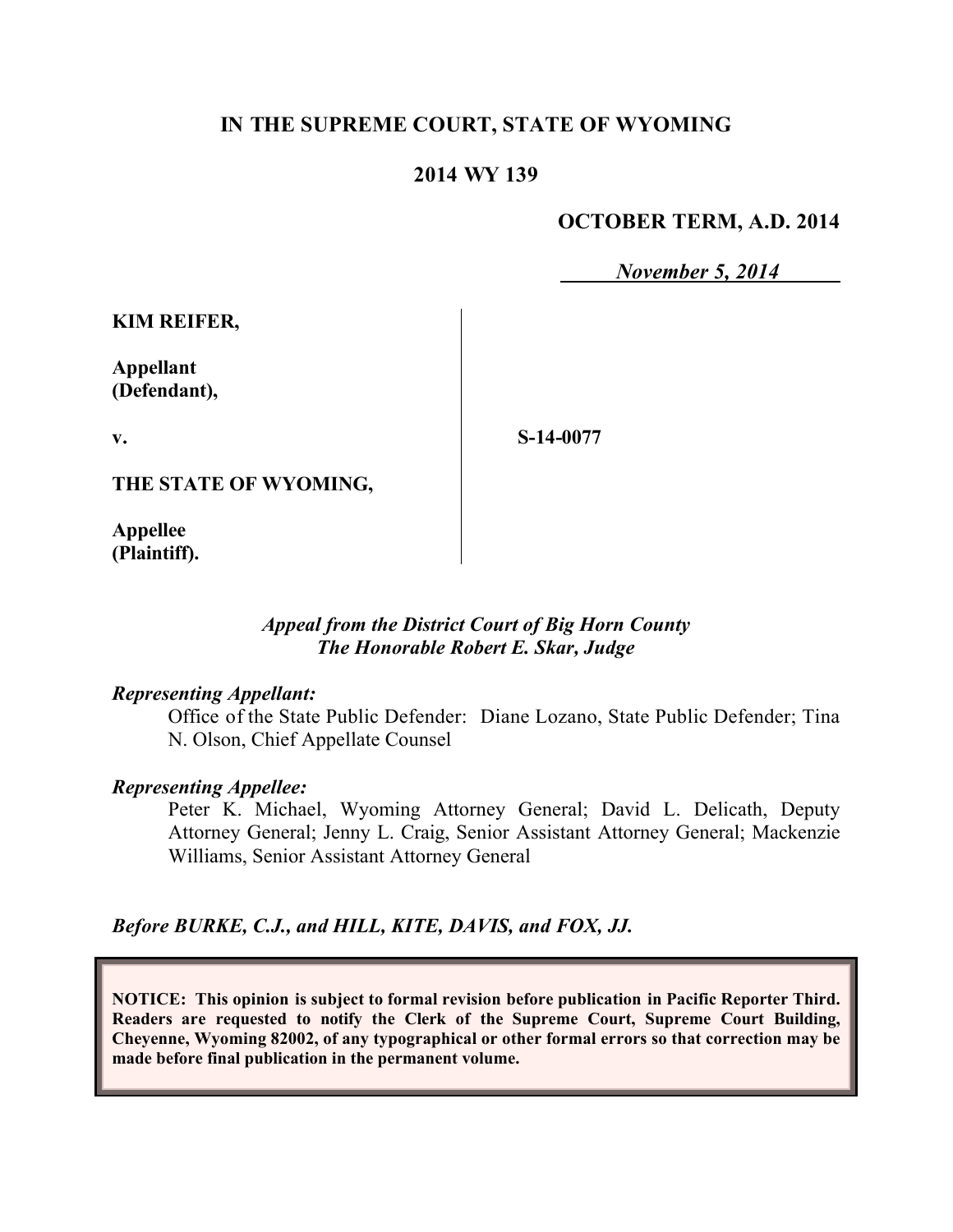**DAVIS**, Justice.

[¶1] Appellant Kim Reifer challenges the revocation of his probation on constitutional grounds. He contends that the district court failed to properly advise him about the dangers of representing himself in the revocation proceedings, and that without the required warnings, his decision to forego counsel could not have been knowing and intelligent. We affirm.

### **ISSUE**

[¶2] The issue for our determination is whether Appellant validly waived his Sixth Amendment right to counsel.

# **FACTS**

[¶3] Appellant was initially charged with one count of first degree sexual abuse of a minor, and one count of second degree sexual abuse for another incident involving the same minor. The first degree count carried a penalty of twenty-five to fifty years in prison, and the second degree count carried a maximum penalty of twenty years in prison. Wyo. Stat. Ann. §§ 6-2-314(a)(i), (c) and 6-2-315(a)(ii), (b) (LexisNexis 2013). The State also alleged that Appellant had a prior conviction for child sexual abuse, and that he could be sentenced to life in prison without the possibility of parole if convicted of either charge. Wyo. Stat. Ann. § 6-2-306(d) (LexisNexis 2013).

[¶4] Appellant was appointed counsel and pled not guilty in district court after the circuit court found probable cause to support the charges and bound him over. Following a change of counsel, Appellant pled guilty pursuant to a plea agreement to two misdemeanor counts of sexual battery under Wyo. Stat. Ann. § 6-2-313 (LexisNexis 2013). The district court sentenced him to the maximum penalty of two consecutive oneyear terms of incarceration in the county detention center pursuant to the agreement. He was given credit for 442 days of time served pending trial, and the remaining 288 days of his sentence was suspended in favor of probation. The district court explained the terms of probation to Appellant and answered his questions about them. Appellant's public defender then withdrew because the case had concluded.

[¶5] Roughly four months later, the State filed a petition to revoke Appellant's probation for an alleged failure to obtain a sex offender evaluation as required by one of the terms of his probation. Before his initial appearance, Appellant wrote to the judge, stating that "I do not want a public defender representing [me in] this case. I am representing myself." He wrote a second letter the next day, again saying that "I am representing my self [sic] in the case . . . ."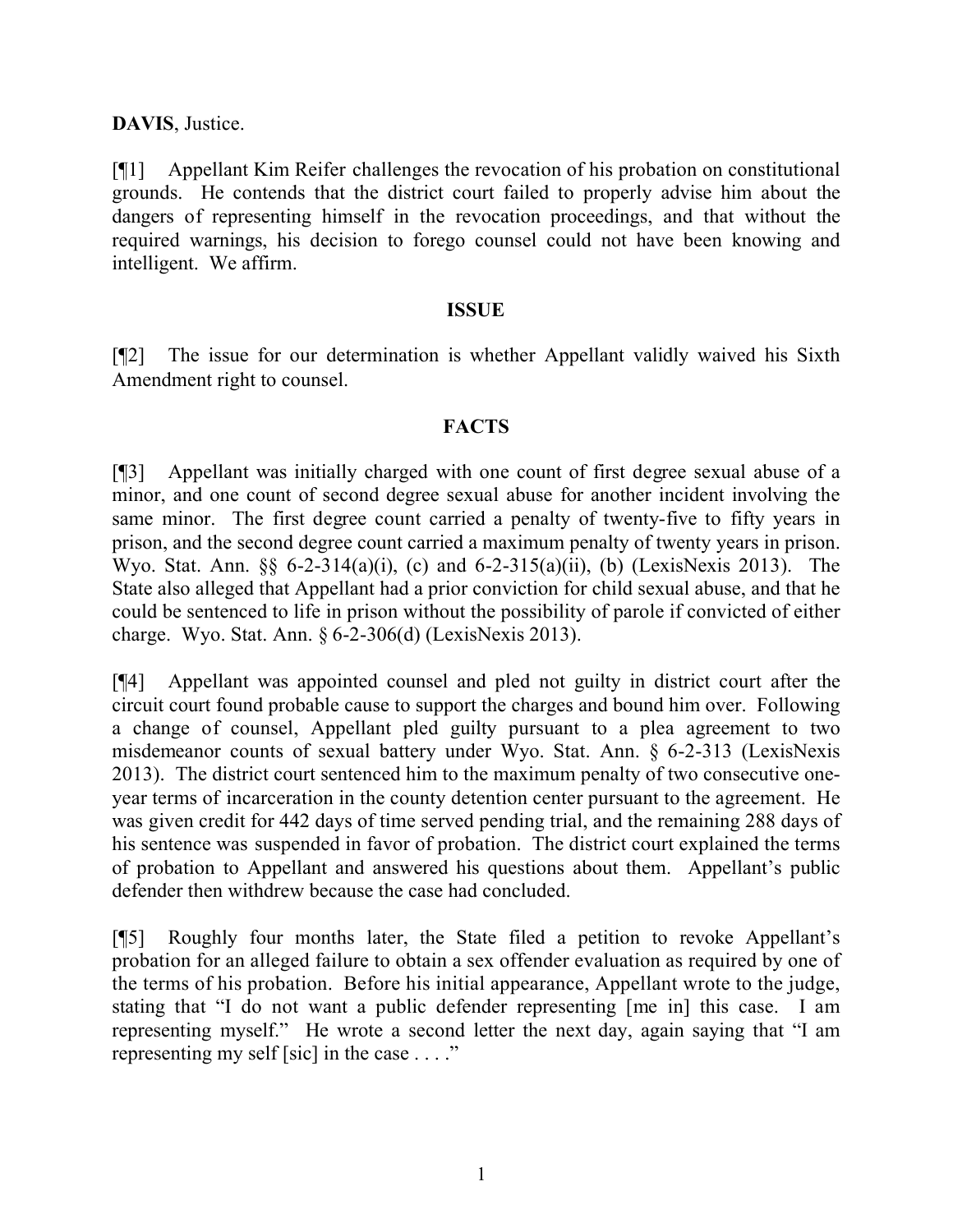[¶6] At his initial appearance on this petition, the district court advised Appellant of his right to counsel, including the right to a public defender if he could not afford counsel. Following a discussion of his constitutional rights, Appellant was asked by the district court if he wanted the court to appoint him an attorney, to which he replied, "No. If I do [want to] be represented by an attorney, I'll furnish one myself." Appellant then denied the allegations of the petition.

[¶7] Sometime in the next month, the State filed a motion to dismiss the petition without prejudice, which the district court granted. The State cited the potential of additional criminal charges and a desire to resolve those issues as its reason for seeking dismissal.

[¶8] A week and a half later, the State filed a second petition to revoke Appellant's probation, alleging that he had violated additional terms of his probation. It claimed that he had failed to pay fines, that he had gone out of state without permission, and that he had at times been around children. At his initial appearance, the district court again advised Appellant of his right to counsel, including the right to a public defender, and Appellant acknowledged that he understood that right.

[¶9] Later on in this proceeding, Appellant unequivocally reaffirmed that "I'm not hiring an attorney." He then denied the allegations levied against him. He also pointed out that his initial appearance was not held within fifteen days of the date the second petition was filed, as required by W.R.Cr.P. 39(a)(4)(B)(i). He and the district court discussed the issue at length, with the judge going into some detail about it because Appellant was "not represented."

[¶10] Subsequently, at an evidentiary hearing to determine the truth or falsity of the allegations in the revocation petition, Appellant made an oral motion to dismiss it because the time that had passed between his arrest on the second petition and his initial appearance exceeded the fifteen-day limit contained in W.R.Cr.P. 39(a)(4)(B)(i). The district court agreed and dismissed the petition without prejudice.

[¶11] On the same day, the State filed a third petition to revoke. With the parties' consent, the district court held an initial appearance and evidentiary hearing later that day. The judge again told Appellant that he had a right to a lawyer, and then asked if he wanted "to be represented by a lawyer," to which Appellant replied, "No, I would represent myself." The judge then explained the allegations of the petition, as well as the consequence if they were proven, which was that Appellant could be confined in the county jail for the remaining 288 days of his sentence. The judge also confirmed that Appellant understood what he had been told.

[¶12] Both sides presented evidence at the hearing. Appellant cross-examined the State's sole witness, a probation agent, and he also testified on his own behalf. The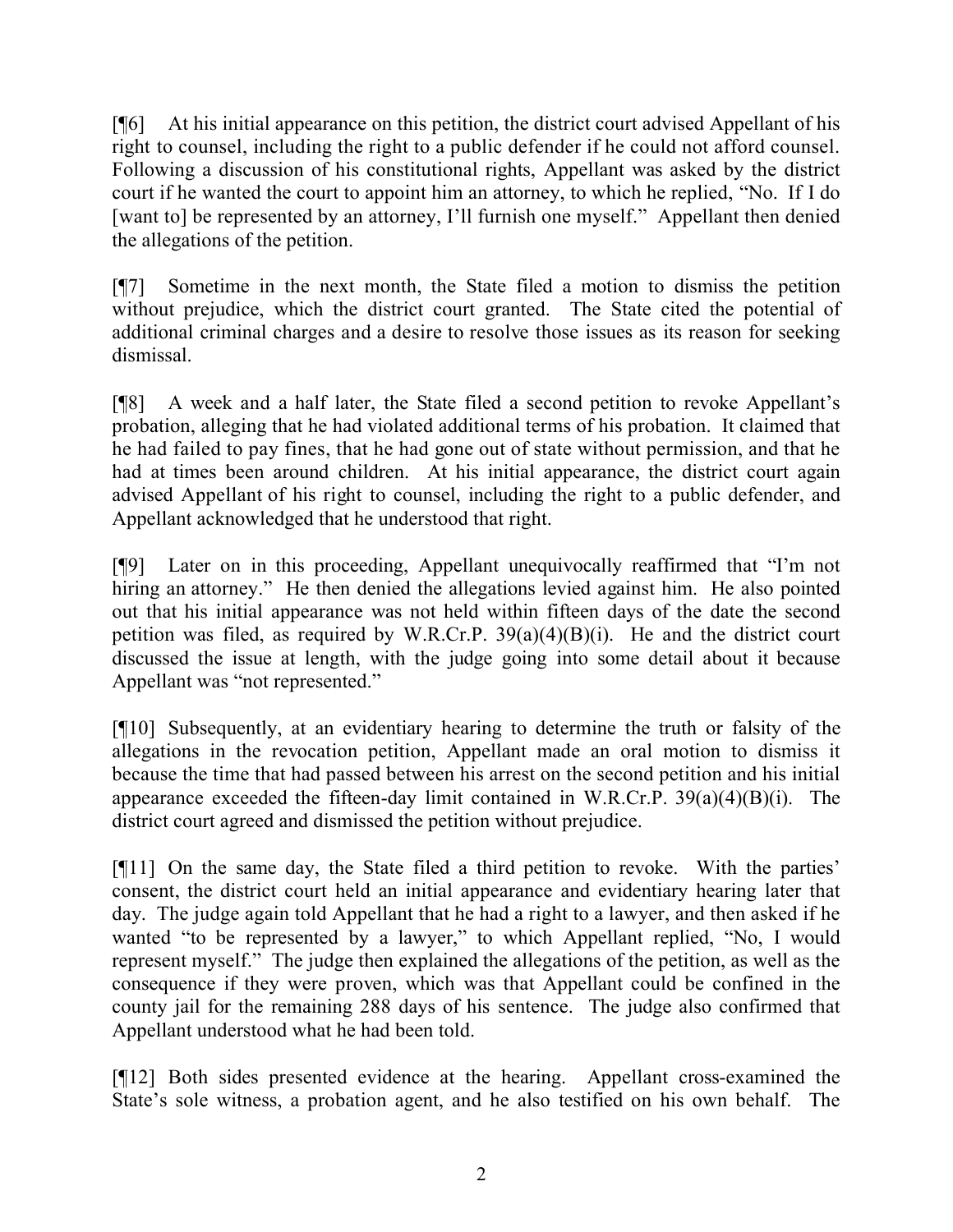district court found that Appellant had violated his probation, and it imposed the 288-day jail sentence which had previously been suspended.

[¶13] Appellant timely perfected this appeal, and counsel was appointed to represent him before this Court *in forma pauperis*.

# **STANDARD OF REVIEW**

[¶14] The right of self-representation, like the right to counsel, is protected by the Sixth Amendment to the United States Constitution. *Large v. State,* 2011 WY 159, ¶ 32, 265 P.3d 243, 251 (Wyo. 2011). Whether a constitutional right has been violated involves a question of law, which this Court reviews *de novo*. *Id.*, ¶ 31, 265 P.3d at 251.

### **DISCUSSION**

[¶15] The Sixth Amendment guarantees the right to counsel at all critical stages of the prosecution, including probation revocation proceedings. *Pearl v. State*, 996 P.2d 688,  $692$  (Wyo. 2000).<sup>1</sup> However, a criminal defendant may waive his right to the assistance of counsel and represent himself, so long as he does so voluntarily, knowingly and intelligently. *Faretta v. California*, 422 U.S. 806, 835, 95 S.Ct. 2525, 2541, 45 L.Ed.2d 562 (1975); *Scott v. State*, 2012 WY 86, ¶ 11, 278 P.3d 747, 750 (Wyo. 2012); Wyo. Stat. Ann. § 7-6-107 (LexisNexis 2013).

[¶16] Before a defendant is allowed to proceed without counsel, he must be "made aware of the dangers and disadvantages of self-representation, so that the record will establish that he knows what he is doing and his choice is made with eyes open." *Faretta*, 422 U.S. at 835, 95 S.Ct. at 2541 (internal quotation marks omitted). Ideally, the district court should conduct a "thorough and comprehensive formal inquiry of the defendant on the record to demonstrate that the defendant is aware of the nature of the charges, the range of allowable punishments and possible defenses, and is fully informed of the risks of proceeding *pro se*." *Derrera*, ¶ 18, 327 P.3d at 112 (internal quotation marks omitted); *Large*, ¶ 32, 265 P.3d at 251 ("It is the district court's responsibility to inquire into the defendant's understanding of the charges against him, the allowable punishments, possible defenses, and the risks of proceeding *pro se*.").

[¶17] In deciding whether the right to counsel has been waived, we indulge every reasonable presumption against waiver. *Craft v. State*, 2011 WY 142, ¶ 11, 262 P.3d 1253, 1256 (Wyo. 2011). However, this Court considers the record as a whole when determining whether the defendant knowingly and voluntarily relinquished his right to

 $\overline{a}$ 

<sup>&</sup>lt;sup>1</sup> "[T]he United States Supreme Court held that the Fourteenth Amendment incorporates the Sixth Amendment right to counsel, and accordingly requires states to make appointed counsel available to indigent defendants in all 'criminal prosecutions.'" *Derrera v. State*, 2014 WY 77, ¶ 16, 327 P.3d 107, 111 (Wyo. 2014).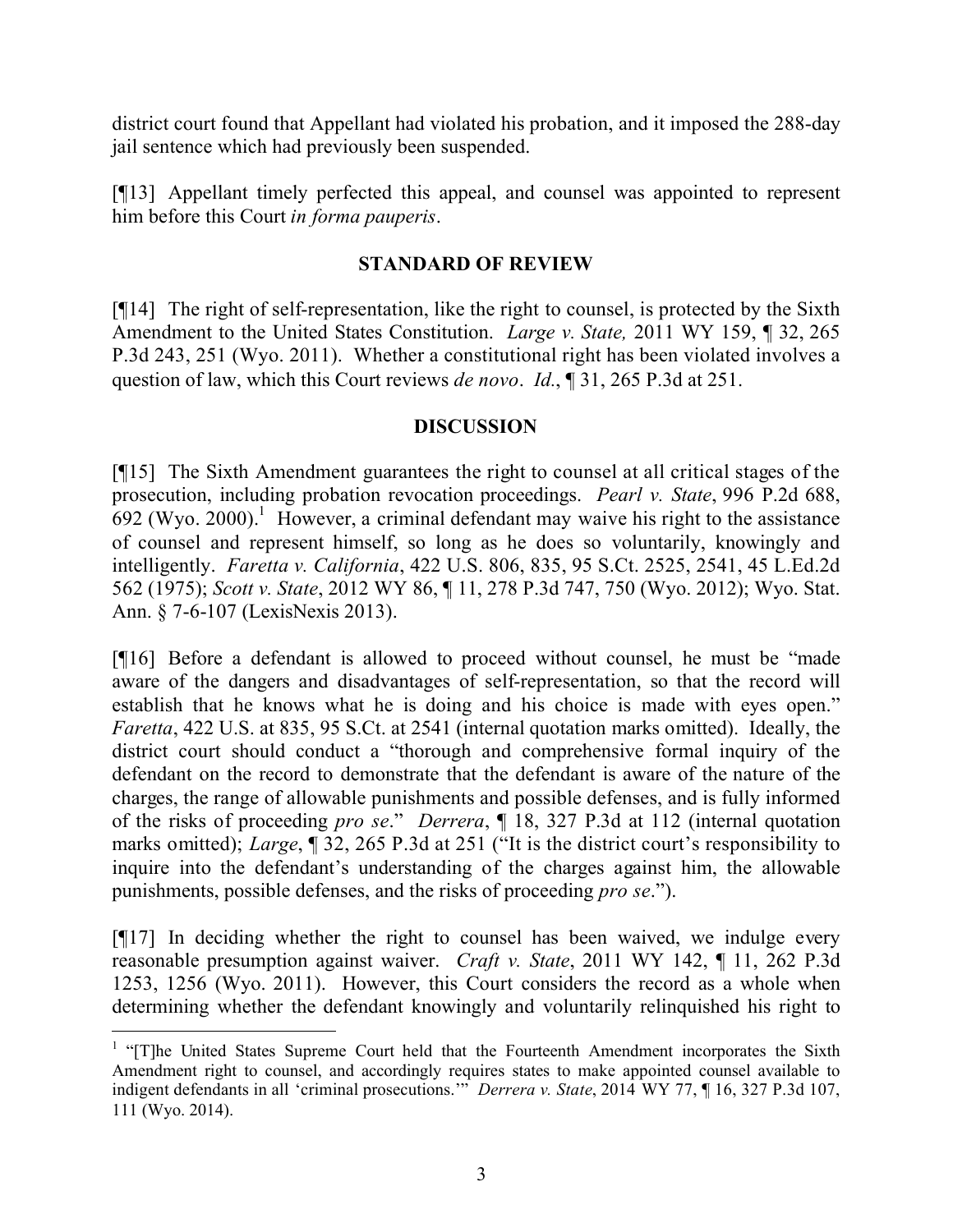representation. *Large*, ¶ 31, 265 P.3d at 251. A judge's failure to inquire "into the defendant's understanding does not require reversal when the surrounding facts and circumstances, including the defendant's background and conduct, demonstrate that the defendant actually understood his right to counsel and the difficulties of *pro se* representation and knowingly and intelligently waived his right to counsel." *Id.*, ¶ 32, 265 P.3d at 251 (quoting *Van Riper v. State*, 882 P.2d 230, 234 (Wyo. 1994)) (internal quotation marks omitted). "A defendant need not himself have the skill and experience of a lawyer in order competently and intelligently to choose self-representation." *Id.*

[¶18] Appellant argues that the district court violated his Sixth Amendment right to counsel by not informing him of the risks of representing himself. He acknowledges that he was aware of his right to counsel. However, he contends the record does not reflect that he understood the magnitude of his undertaking or the risks inherent in proceeding *pro se*.

[¶19] While a thorough and comprehensive formal inquiry on the record is ideal, there are no rigid formal requirements that a judge must follow. Rather, the inquiry must be sufficient to assure that a defendant understands the dangers involved in selfrepresentation. *Large*, ¶ 32, 265 P.3d at 251.

[¶20] The district court informed Appellant of his right to counsel. It also explained the allegations of the petition and the possible punishment if the State met its burden of proof. However, the exchange between the court and Appellant did not create a record that, standing alone, satisfied *Faretta* and our decisions implementing it. As we have explained above, "it is the district court's responsibility to inquire into . . . the risks of proceeding *pro se*." *Large,* ¶ 32, 265 P.3d at 251. That simply did not happen here. The judge should have explicitly cautioned Appellant of the dangers associated with selfrepresentation in some fashion. The court's failure to provide an adequate advisement weighs against finding a knowing and intelligent waiver.<sup>2</sup>

 <sup>2</sup> We understand the difficulty of applying *Faretta*. After ascertaining a defendant's education level and his experience in the criminal justice system, district and circuit judges might consider advising a defendant of the following general risks when he seeks to represent himself. There are undoubtedly others that experienced trial judges would add.

Attorneys receive specialized training and gain experience in defending criminal cases, which the defendant will not have.

The outcome of trials often depends on the tactics used. A defendant is unlikely to have the experience and judgment necessary to make sound tactical decisions without legal training or trial experience.

<sup>•</sup> The defendant may not understand the rules of evidence or procedure well enough to protect his interests. Knowledge of these rules is important to preserving a record for appeal regardless of the outcome of a proceeding.

A self-represented defendant may not be aware of defenses he may be entitled to assert.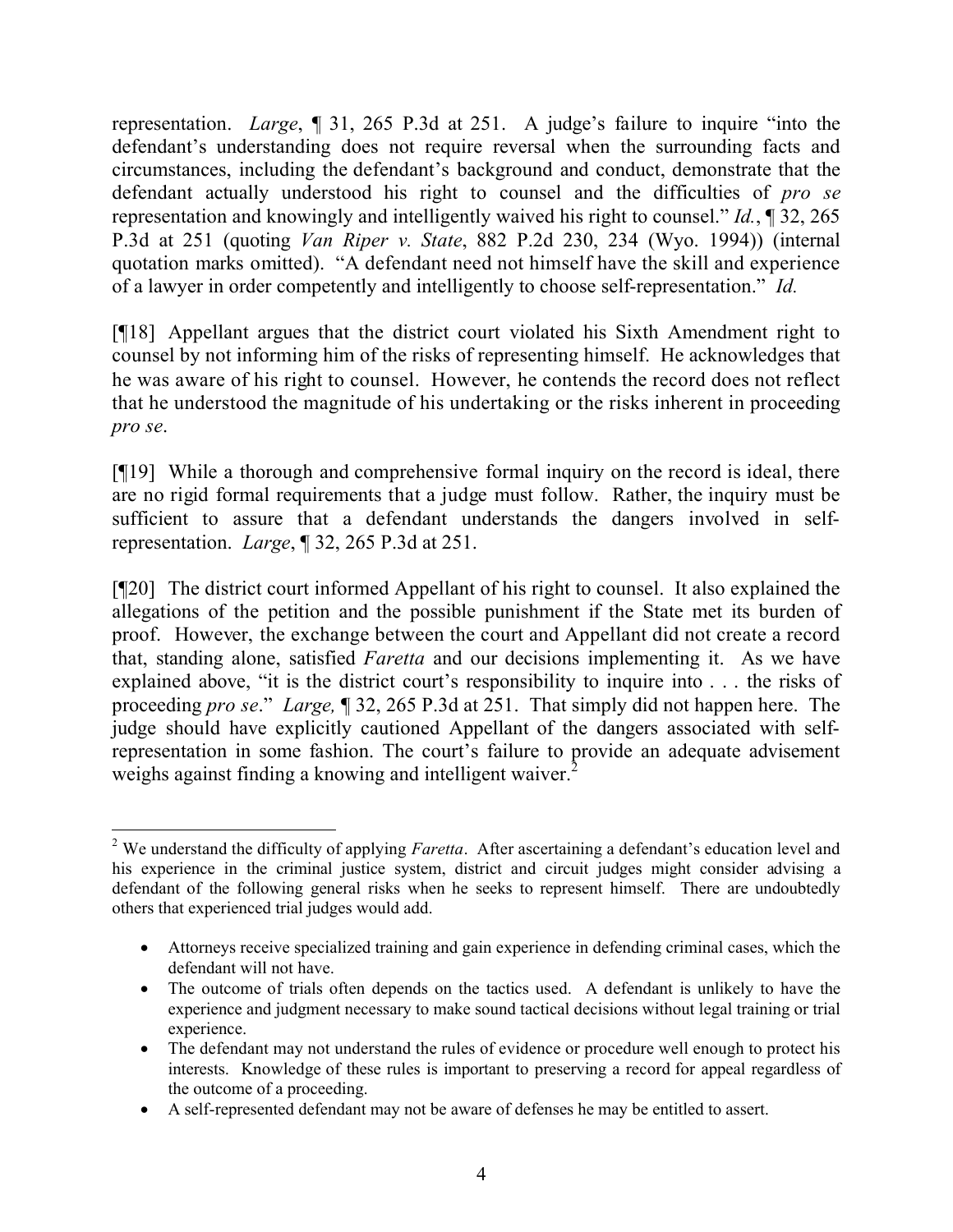[¶21] However, the district court's failure to provide the required advisements and develop a record demonstrating that Appellant understood the risks of self-representation does not require reversal in this case. The decisive question is not only what was discussed, but whether Appellant in fact made a knowing and informed waiver of counsel. *Van Riper*, 882 P.2d at 234.

[¶22] Appellant's criminal history tends to show that he was familiar with the legal system and the value of counsel. Years ago, Appellant was convicted of sexual assault in Nebraska, and he has been a registered sex offender since. Throughout the underlying proceedings in this case, he had the opportunity on several occasions to be represented by appointed counsel. We are convinced that his familiarity with criminal proceedings provided him an understanding that the pendency of a probation revocation petition could result in incarceration, and the risk he took in representing himself. *See Van Riper*, 882 P.2d at 234-35. This evidence as a whole establishes that Appellant understood the dangers and that he did not believe he was at a disadvantage by representing himself. *Large*, ¶ 31, 265 P.3d at 251.

[¶23] The context of Appellant's decision to proceed *pro se* also lends support to the conclusion that he knowingly and intelligently waived his right to counsel. A waiver can be valid if the defendant gave it for strategic reasons or after repeatedly rejecting the assistance of counsel. *Craft*, ¶ 16, 262 P.3d at 1258; *Trujillo v. State*, 2 P.3d 567, 573- 575 (Wyo. 2000); *Van Riper*, 882 P.2d at 234-35. While felony charges in this case were pending against him, Appellant was represented by an attorney who was able to negotiate a plea agreement reducing two significant felony charges which could have sent him to prison for life with no possibility of parole down to two high misdemeanors. After that, he repeatedly rejected representation in probation revocation proceedings, where his exposure was limited to 288 days—less than a year—in the county jail.

It is awkward for a defendant to testify without an attorney to examine him.

 $\overline{a}$ 

- A defendant may not fully understand the risks and benefits of waiving his Fifth Amendment right not to testify, and it is possible that he may provide evidence of guilt which will tip the balance in a close case.
- In a jury trial, it will undoubtedly be difficult for a defendant without legal training to prepare and offer jury instructions, and to adequately preserve claimed errors of law.
- It is difficult for one who faces criminal penalties to have the objectivity required to make good tactical choices.
- The court is not allowed to provide the defendant legal or other advice as to how to defend a case, any more than it would offer that advice to an attorney.

Skilled cross-examination of defense witnesses may be critical to a defense, and attorneys are trained to conduct cross-examination.

The defendant, particularly one on confinement, may be unaware of changes in case law or statutes which might bear on innocence or guilt.